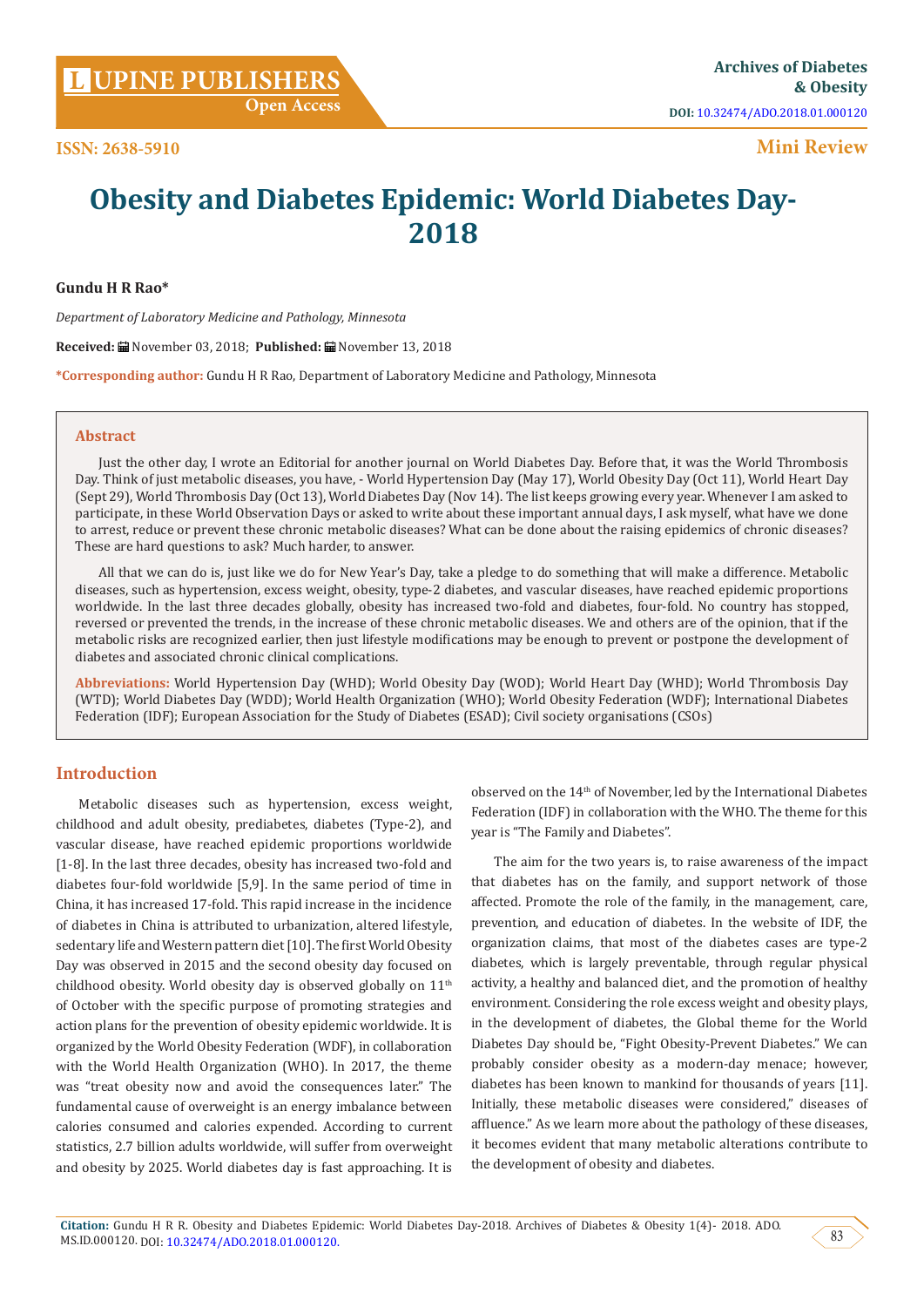For instance, a recent study from the University of Texas Southwestern Medical Center, reports that excess incidence of diabetes in South Asians living in the USA, seems to be due to micronutrient deficient diet of this ethnic groups [12]. On the other hand, another study reports that 25% of obese individuals may have a "healthy obesity" with no detectable cardiometabolic risk factors [13]. What kind of physiology is protecting these individuals from cardiometabolic risks? We do not have any answers to such questions. Then comes the role of microbiota, the gut microbes. Now it has become a whole new discipline. With trillions of gut microbes, expressing their own genes and gene products, seem to play a very important role in the host physiology and pathology [14-16].

Framingham Heart Study group contributed significantly to our understanding of modifiable risk factors, that promote the development of Cardiovascular diseases [17]. On the basis of these and other national and international studies, a new hypothesis, "Diet-Heart Hypothesis" was developed. Based on this hypothesis, regulatory organizations, developed dietary guidelines and guidance statements, about good food and bad food. Even under these headings, those working on lipids, developed the concept of good fat and bad fat. Added to this problem, food industry developed a variety of refined foods and food substitutes rich in salt and sugars. Since the time the Fat controversy made into the cover of the TIME magazine, there is an active debate going on about what is good fat and what is bad fat, adding confusion to already muddled dietary therapy. Studies in the UK have reported, that very low-calorie diet (800 Calories/day), indeed reverses diabetes [18].

Based on the success of these studies at the Newcastle University, National Health Service of UK has funded a large one of a kind studies, to validate the effect of low-calorie diet on reducing or reversal of diabetes. Indeed, these observations have created such a hype, there are reports claiming, that in the near future, you may not need a "doctor or a pill, - just diet." On the other hand, an NIH (USA) funded study, reported that both high and low percentage of carbohydrates were associated with increased mortality, with minimal risk observed at 50-55% carbohydrate intake [19]. A recent study from the UK researchers, published in the journal Lancet reports, that there is an association with BMI and most causes of death including cardiovascular. They conclude that maintaining a BMI range 21-25kg/m<sup>2</sup> is linked to the lowest risk of dying from most diseases [20].

## **Discussion**

Early signs leading to the development of future diabetes, can be identified more than 20 years before the diagnosis of diabetes, according to a new research finding presented, at this year's European Association for the Study of Diabetes (ESAD) Annual Meetings in Berlin, Germany (1-5 October 2018). The researchers reported, that increase in fasting glucose levels, BMI, and insulin resistance, could detect probabilities of developing future diabetes, 10 years prior to the detection of prediabetic state. Since one can

have prediabetic state for almost ten years, the researchers claim, that this new approach can detect the predisposal to diabetes, 20 years ahead of its occurrence. Similarly, new approaches are available to detect probability of developing overweight or obesity, even at the infancy. New data from the University of Colorado suggests, that evaluating the gut micro biodata has a multitude of health condition and disease states, including the prediction of future obesity [21].

At the level of individual, there are very many ways to manage obesity and diabetes and prevent the development of chronic clinical complications or comorbidities. However, at the population level, it is hard and depends upon multiple levels of interventions, including implementation of policies, which address obesogenic food environments, improving the availability and access to nutritious food, and reducing exposure to marketing of less healthy options. Introduction of policies and town planning protocols, which improve urban environments, ensuring they are walkable, have green space, and are conducive to more activity as part of people's daily lives.

Consideration of health in all policies, to ensure action is taken in all relevant sectors from health, to education, to media and culture, to development and deployment of needed social services. In view of the fact, that I am writing this special theme-based article on World Diabetes Day, I would like reproduce the Declaration of the Third High-level Meeting of the General Assembly on the prevention and control of non-communicable diseases; "We, Heads of State and Government and representatives of States and Government, assembled in the United Nations on the 27th of September 2018 to undertake a comprehensive review of the challenges and opportunities to implement our existing commitments for the prevention and control of NCDs." Following are the comments made by the Civil Society Organizations post this Declaration.

Civil society organisations (CSOs) did a great job of dropping their 'civil' image, and called out:

a. The poor performance of countries in tackling the NCD problem, despite multiple high-level meetings and plenty of technical guidance on what is needed.

b. The commercial determinants of NCDs and the woeful lack of control of industry interference, with a missed opportunity to introduce robust accountability measures and governance mechanisms to manage conflicts of interest.

c. The inability of Member States to commit to anything robust or meaningful with the Political Declaration – missing the opportunity that the UN HLM presented to shift the NCD landscape seismically. What a pity. We are sure that collectively we can do better. But to how to motivate all the stakeholders?

## **Conclusion**

It gives great pleasure for me, to write this invited review and express my view points, on this very important subject of public